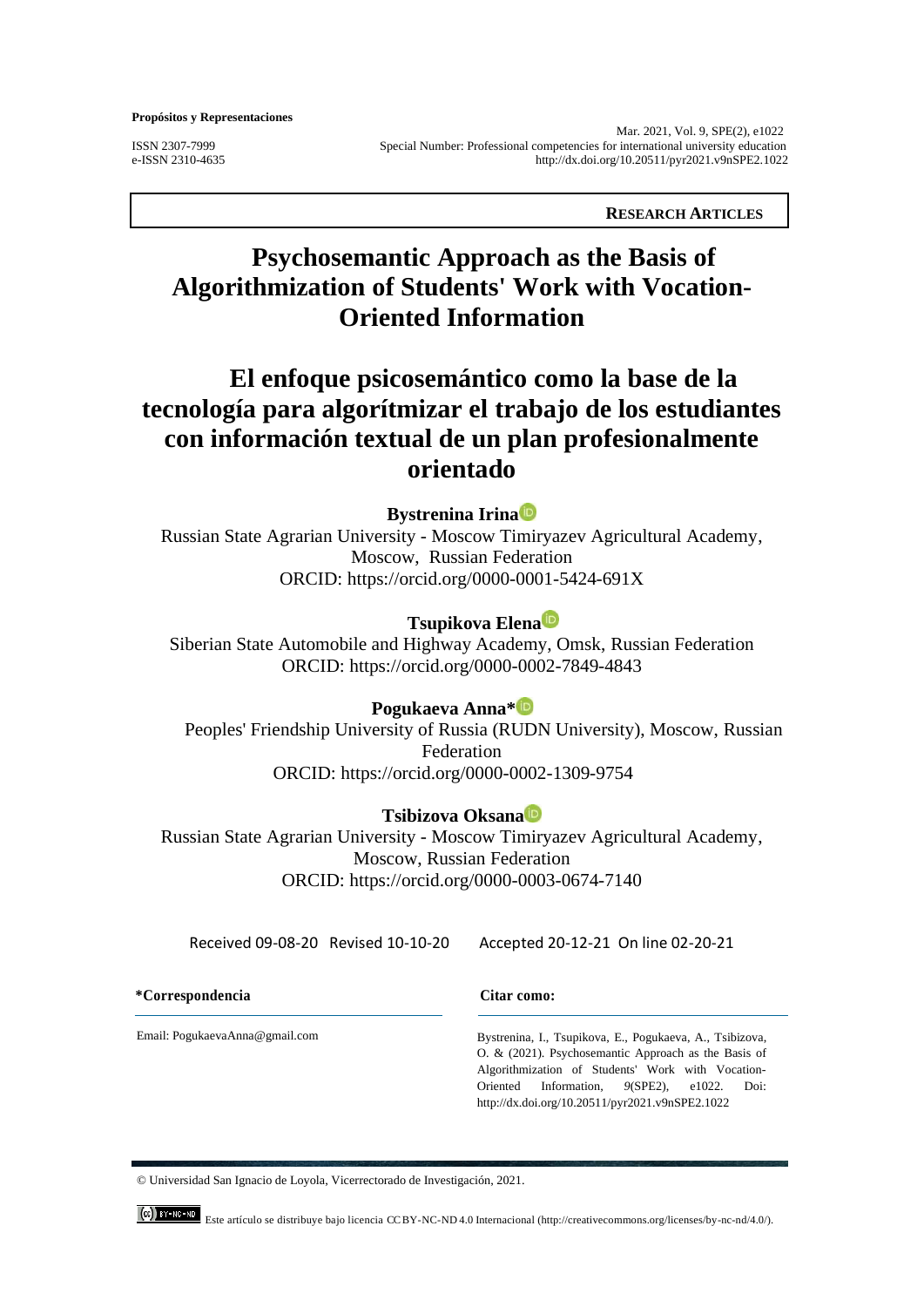### **Summary**

The article substantiates the need to create a technology for algorithmic work with professionally oriented information of a textual nature, based on the principles of the psychosemantic approach, which make it possible to most effectively define and logically form the semantic components of external speech and thinking. The authors of the article apply the original methodological concept of the characteristics of textual information, which is considered as a mechanism of learning and professional communication. Algorithmization of the process of mastering information will speed up the learning process and master a large amount of complex professional information. The algorithms proposed in the described technology have the property of modifiability and can be applied by students in their further studies and professional activities in a wide range of information interaction situations.

**Keywords:** Psychosemantic approach, algorithmization, information, text, professional communication.

#### **Resumen**

El artículo justifica la necesidad de crear una tecnología de algorítmica para trabajar con información textual orientada profesionalmente basada en los principios del enfoque psicosemántico, lo que permite determinar de manera más efectiva y diseñar lógicamente los componentes semánticos del habla y el pensamiento externos. Los autores del artículo aplican el concepto metódico original de las características de la información textual, que se considera como un mecanismo para la cognición y la comunicación profesional. La algorítmización en el proceso de asimilación de la información acelerará el proceso de educación y dominará una gran cantidad de información profesional compleja. Los algoritmos ofrecidos en la tecnología descrita tienen la propiedad de modificabilidad y pueden ser aplicados por los estudiantes durante las actividades académicas y profesionales adicionales en una amplia gama de situaciones de interacción informativa.

**Palabras clave:** Enfoque psicosemántico, algorítmica, información, texto, comunicación profesional.

#### **Introduction**

The ability to enhance their professional level themselves and willingness for selfdevelopment and self-education are often called the main qualities of a modern professional. Such an activity requires specific intellectual and psychological mobility, willingness to get and process huge amount of new compound information, as well as the ability to correct, expand, and restructure one's own experience and activity.

The skill of working with information is not spontaneous, being the result of students' targeted learning how to organize their activity, i.e. how to set goals, identify their stages, model process of achieving, plan and follow work process, and give its results an objective assessment.

#### **Problem statement**

Based on such modern tendencies as rapidly expanding and more complex scientific data, university didactics follows the path of optimizing educational activity, especially algorithmization of students' activity which intensifies their thought processes (and, therefore,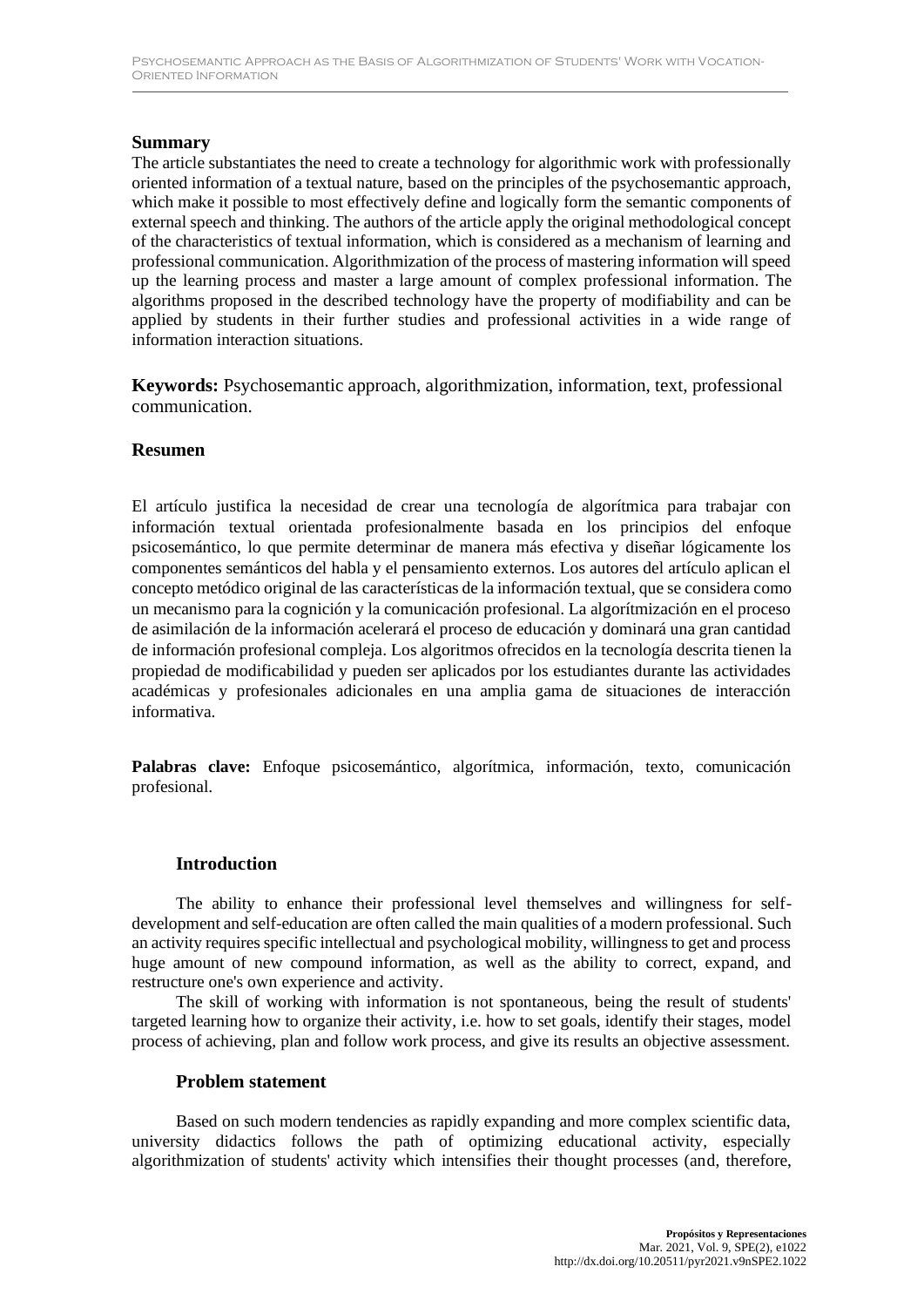provides higher results in education activity), avoiding any possible overstrain (i.e. with minimum time and effort required).

The current situation in the field of education presupposes optimization with mandatory forming and improving students' skills of work with information which requires thorough consideration of psychological and pedagogical conditions for introducing innovations into the educational process at university.

The higher education system, however, has certain contradictions which considerably complicate students' acquiring necessary skills and abilities, as well as optimization of their learning itself. They include:

– the need for quick and reliable comprehension of vast amounts of information, with no effective algorithms for such an activity;

– self-improvement of thinking required from students, with spontaneous character of organizing their intellectual development and self-reflection;

– the demand for students' integral and systematic idea of text structure and concept, the stages of its comprehension and structuring, with students' fragmented knowledge in the field of semantics of linguistic and verbal units;

– the focus on students' shift from education to self-education, with little skill of selfreflection and knowledge about the mechanism of thought and speech processes in communication and cognition.

Our research topic reflects the need for improving the system of selection and organization of work with vocation-oriented information from the point of psychosemantic approach.

The concept, hence, is relevant due to the following factors:

– the tendency to integrate theories from different scientific areas to solve interdisciplinary problems;

– the last achievements of interdisciplinary fields of science (psycholinguistics, psychosemantics, cognitive linguistics, information theory, etc.), concerning the algorithms od processing textual information, including vocation-oriented data;

– the last achievements of semasiology in interpretation and reasoning of communicative and cognitive aspects of students' verbal and intellectual activity;

– the last achievements of language education in organizing proper comprehension and effective transfer of textual information;

– the last achievements of psychology and pedagogics in restructuring educational process to help students shift to self-education and support developed self-reflection;

– the need to develop and introduce reliable comprehension algorithms (transmission of information into knowledge) and text reproduction algorithms (transmission of knowledge into textual information);

– the need to develop students' speech (both external and inner ones), which indicates the level of their thought.

The article aims to explain the usefulness of psychosemantic approach in organizing students' work with vocation-oriented information.

#### **Research approaches and methodology:**

– the systematic approach to the subject and object of the research, which allowed to identify a cluster of factors and conditions, necessary for creating a science-based technique of algorithmization of technical university students' work with vocation-oriented information;

– conceptual method of identifying the level of correlations of the contents, educational paradigms and techniques with technical university students' specifics of psychophysical development, along with their communicative and cognitive needs;

– comprehensive theoretical analysis of the object:

– generalization od data from different aspects of linguistics, language education, pedagogics, and psychology in order to integrate them in the interdisciplinary phenomenon of students' cognitive and informational activity;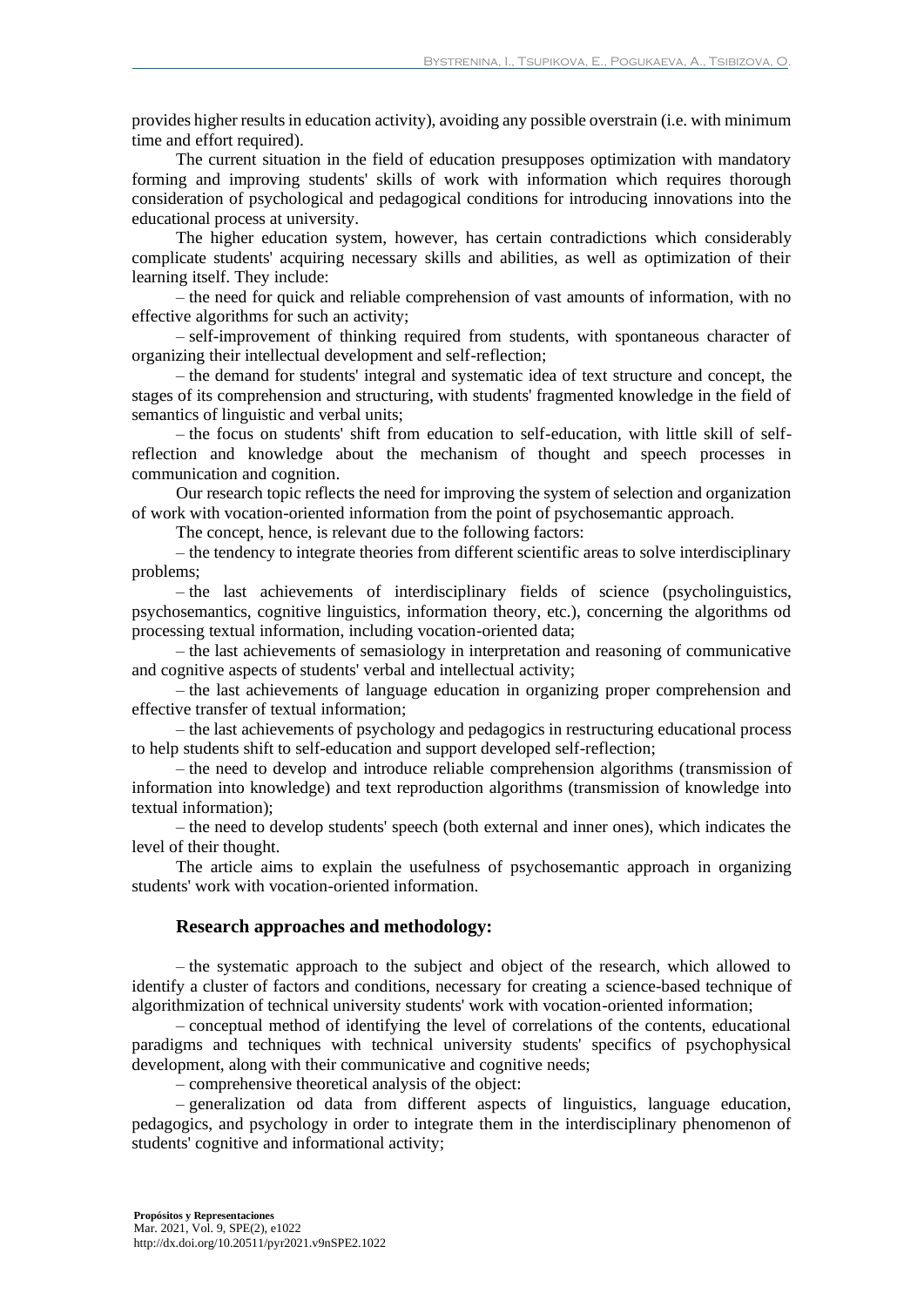– development of a language educational model of algorithmization and its components (contents and objective, organization and activity, control and assessment);

– survey and diagnostics: testing; questionnaire survey.

#### **Discussion**

Students' shift from education to self-education is considered the key objective of modern education. Such an objective is caused by the need to process vast amounts of learning material with learning time limited with educational programs and students' inability to perform 24-hour educational activity. Thus, educational process should be restructured in a way which would significantly improve students' comprehending and memorizing vocation-oriented information.

Starting with L.S. Vygotsky, many scholars and pedagogues assert a close link and even integrity of speech and thought development, and, hence, highlight the need to determine educational content in a way which would accelerate and improve students' speech and thought processes.

Algorithmization of comprehending vocation-oriented texts, based on psychosemantic approach, provides:

– building an educational process on the basis of the following principles: semantical (the principle of related logical and linguistic categories, the principle of analyzing text from the point of external and inner speech, the principle of differentiating meaning and message (semantics of external speech and semantics of thought correspondently); the principle of identifying semantic links among pieces of information (conceptual understanding) in order to comprehend information and transfer knowledge into long-term memory; psychopedagogical (the principle of self-reflection following education activity; the principle of finding motivation by determining the usefulness and applicability of information; the principle of recursive presentation of learning material; the principle of concentration in presentation of learning material) and psycholinguistic (the principle of mutual shift from inner speech to external one and vice versa, the principle of building of logical frameworks; the principle of conceptual estimating quantity and quality of information);

– using terms from different sciences which study information, communication and human psyche, in the formation of term base of the course.

The modern methodology of teaching linguistic subjects states the idea of polyphonic approaches to teaching, which means the need to select complementary components from different approaches, providing accordance between innovations proposed and psychopedagogical conditions at university, and to explain the choice.

The components of text-oriented approach are implemented in the algorithm of comprehending textual information; psycholinguistic approach which study the stages and processes of understanding text structure and message, is used in the algorithm of identifying presuppositions. We took the components of informative approach into consideration when developing algorithms of identifying text completeness and its qualities. We took into account semasiological approach when developing the plan of analyzing linguistic and verbal units of the text, as well as the variants of design forms, with differentiated notions of meaning and message of units in external and inner speech.

In our opinion, psychosemantic approach is the leading approach to organizing algorithmization of students' speech and thought activity when comprehending vocation-oriented texts.

The main theses of psychosemantics one should take into account when teaching a language are based on the concept of constructivism, according to which an individual's system of knowledge includes numerous opinions, beliefs, and reactions, caused by their own life experience in interacting with the world and others, rather than mirrors the world. The opportunity of communication with other people forms a cognitive mechanism called self-communication: The dialog begins with the consciousness (Bakhtin, 1995). The dialog doubles the world, but it is not the only way to do it: "World doubling is the main advantage of a person with language skills. With the language which denotes objects, they can deal with the objects which one cannot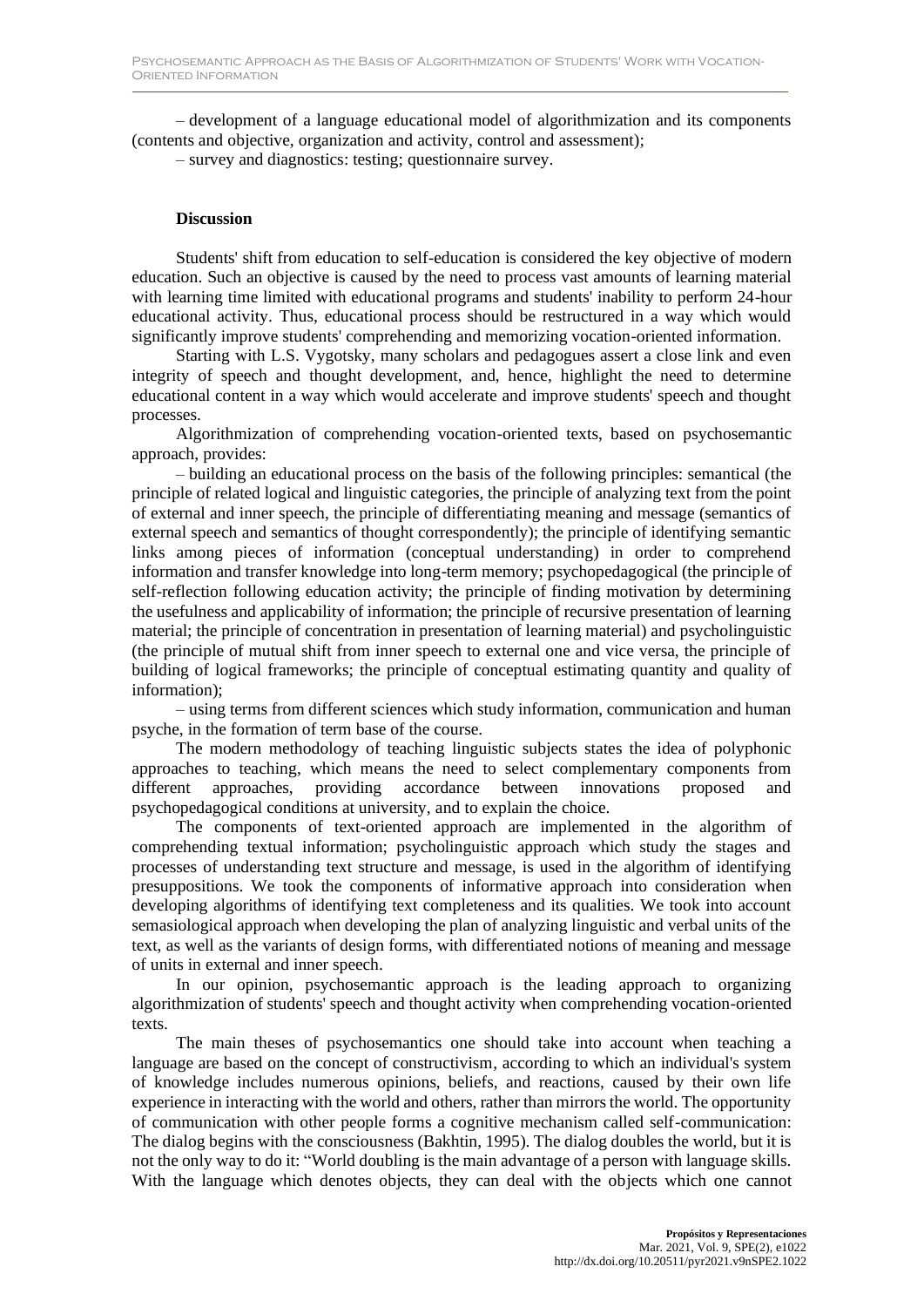perceive directly and experience… An individual has a doubled world consisting of the reflected objects and ideas, objects, relations and qualities defined by words. In a nutshell, a word is a specific form of reflecting the reality. A person may call these ideas arbitrarily, whether they exist or not...and rule this second world arbitrarily as well" (Luria, 1979, p. 37).

As A.N. Leontyev (1999) points out, each word is the sum of people's social activity fixed in its meaning. Thanks to it, an individual is able to use experience of other people and their ancestors. Grammatical structures, isomorphic to activity structures, allow a person to do a thought experiment when acquiring knowledge. That is, the meaning of the word is a generalized ideal model of the object in an individual's mind. The model contains substantial qualities of the object and the ways to interact with it. In this connection, one should remember the expanded interpretation of the language as the sum of words, ritual gestures, actions, and visual symbols (Zhinkin, 1982; Miller, 1964). The main issues of psychosemantics are interrelations of the language, speech and thought, as well as categories of meaning and message. The psychosemantic approach considers the processes of cognition and communication as a systematic work of psychic mechanism based on defining the message (semantics) of the objects in reality.

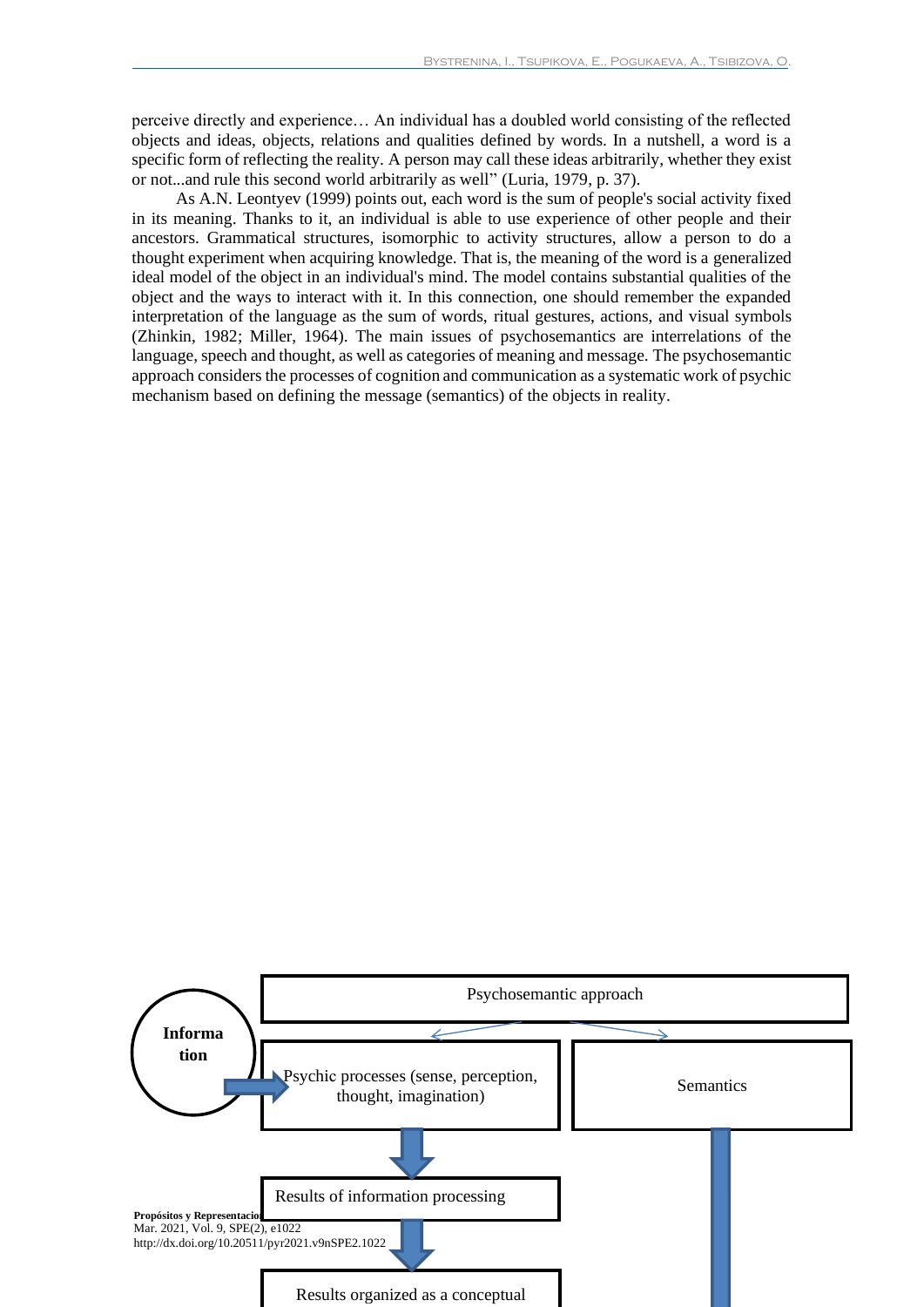#### **Scheme 1. Psychosemantic approach**

Consider the table. Information about external world is perceived and analyzed with organs of sense. The results of such an analysis form conceptual paradigms, combined into universal and objective codes and then into conceptual framework – knowledge. Knowledge (experience) is stored in the long-term memory and can be extracted if necessary. Knowledge is processed in a person's mind with the system of operation and linguistic units. Intellectual processing of experience and information results in structuring in the inner speech with message. It is expressed in texts and their thematic networks which are the units of external speech with certain meaning and message. Meaning and message of linguistic and verbal units (including inner speech) can be called semantics. Therefore, the psychosemantic approach considers an individual interaction with the reality from external world information to knowledge (its inner idea) and then to the transmission of knowledge into text (subsequent stages of interiorization and exteriorization).

Based on the abovementioned, highlight and describe semantic, psychopedagogical and psycholinguistic principles of psychosemantic approach in language education methodology, especially in the work with vocation-oriented and scientific texts.

#### **The principles of algorithmization of students' work with vocation-oriented information based on psychosemantic approach**

Dealing with algorithmization and optimization of educational process requires paying special attention to methodological basics professors and methodologists could rely on. A correct selection of teaching principles, corresponding to educational goals and objectives (in this case, algorithmization of work with textual information in the terms of interiorization and exteriorization) is a necessary condition for achieving the result.

Teaching principles are to structure educational process in the terms of cognition in general, they reflect the key patterns of educational process: the principle of visualization (reliance on life experience and influence on students' organs of sense); the principle of consciousness and activity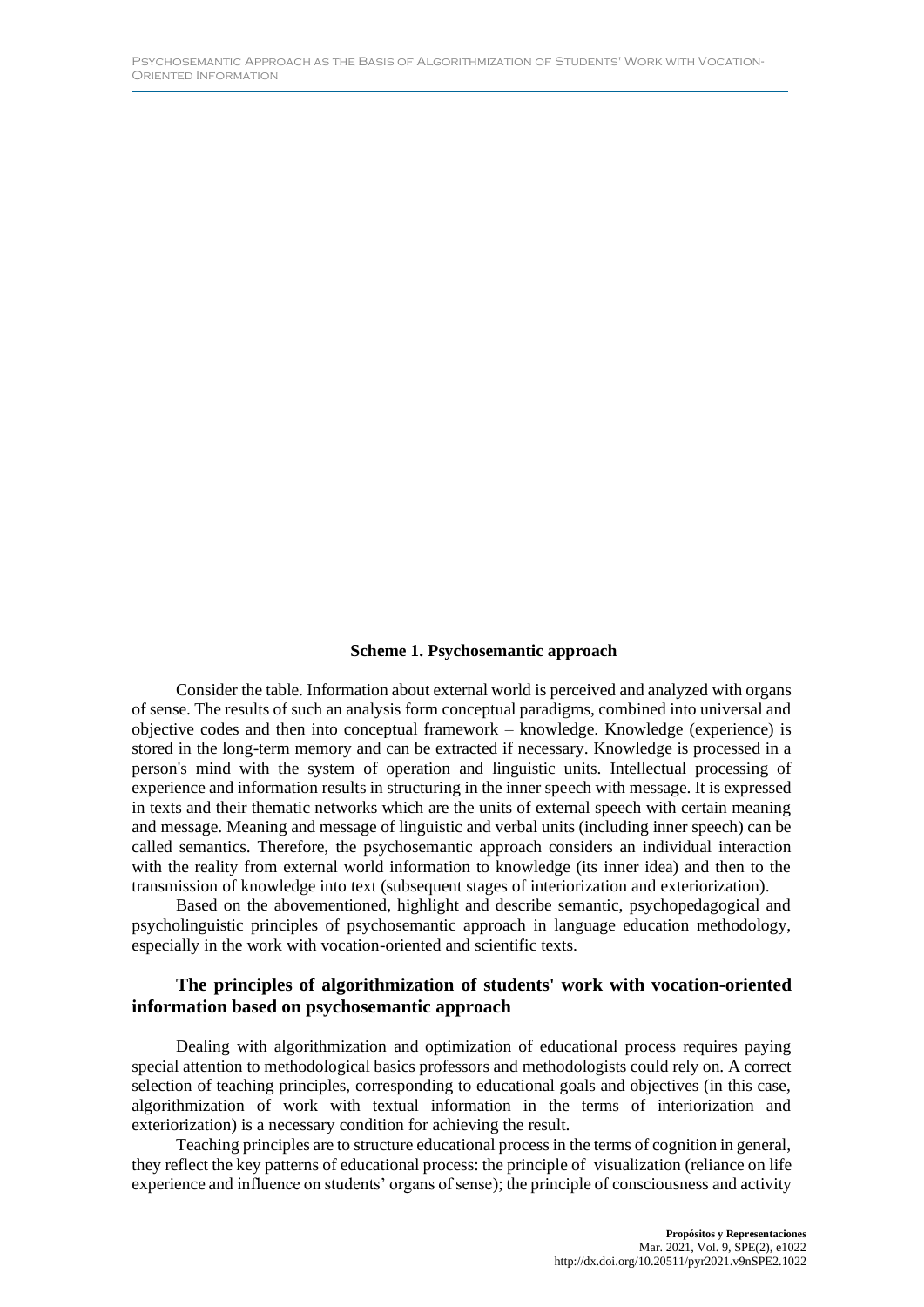(formation of students' self-independence and motivation based on conscious transmission of information into thought framework); the principle of intelligibility (definition of learning context with regard to students' individual specifics including their professional interests); the principle of high-level learning (activation of students' cognitive interest through educational problems, heuristic algorithms and other educational means); the principle of scientific development (logical organization and selection of learning material, based on the most valuable scientific progress); the principle of individual approach (giving students tasks of different difficulty level to enhance students' inner algorithms); the principle of systematicity and consistency (following logical sequences and cross-curriculum relations); the principle of solidity in acquiring KSA's (organization of training mnemonic algorithms); principle of theory-practice interrelation (organization of work aimed at generalizing learning material, defining its links to a broad context of professional activity).

Algorithmization demands defining the relations between educational and learning principles and certain theses of information theory. Present them in a tabular form:



#### **Scheme 2. Relation between learning principles and theses of information theory**

To sum up, the technique can be briefly described in the following way: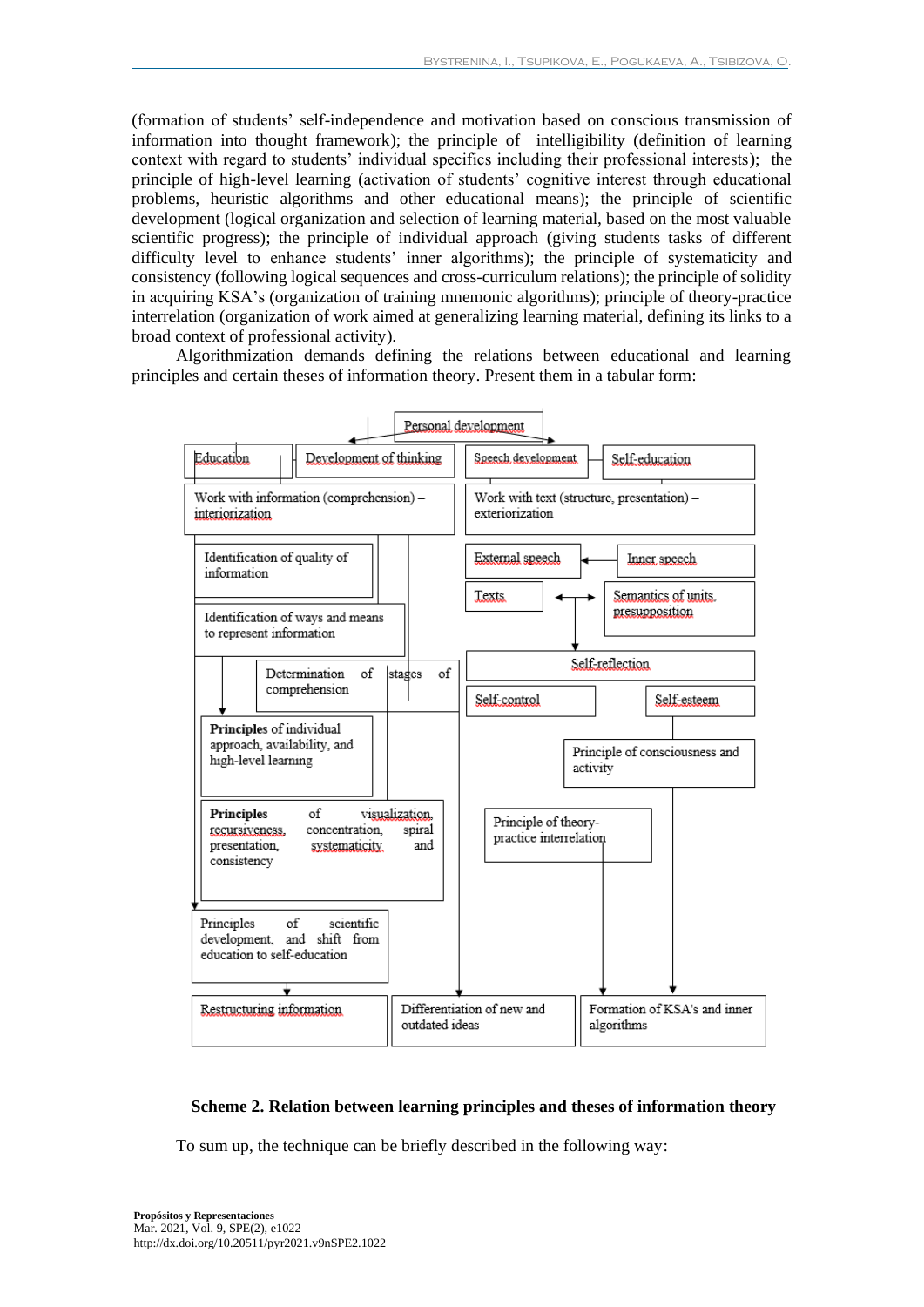Algorithmization of comprehending vocation-oriented information, based on psychosemantic approach as the psychopedagogical basis of the research relies on interiorization theory, speech and thought theory, G.A. Miller's (1964) working memory capacity theory, the theory of differentiating information and knowledge, and academic papers of Russian and foreign researchers on issues of students' learning and intellectual development. As the main teaching method, a text-visual aids scheme is used, i.e. a combination of textual and visual means of presentation.

The technique is to provide transforming information into knowledge (interiorization) which is to be transformed into a logical and substantial text (exteriorization). Each stage of the technique is followed by a specific algorithm.

Within algorithmization of work with textual information the process of learning forms the skill of processing information and transforming it into knowledge which can be applied if necessary, with an interim stage of identifying characteristics of information. This approach forms general skills of work with textual information: searching, identifying characteristics of information, structuring information, defining presuppositions, etc. The result is conscious-based inner motivation to study. The approach forms a skill of defining and extracting presuppositions from long-term memory by performing logical operations with concepts.

The core objective is to form a skill of self-independent searching, assessing, processing and using information; to form a self-sufficient subject of communication, able to work effectively with information flows during interiorization and exteriorization.

A student's own knowledge may only be the result of active intellectual activity rather than storing memorized data.

The described technique is based on person-oriented training and communicative method, which presuppose subject-object relationship between a student and a professor during educational process. The latter's function is, mostly, to coordinate and organize.

Objective assessing and processing obtained information undergo a certain algorithm, based on human speech and thought mechanism, and provide effective development of logical, figurative, creative, reflexive and other kinds of thought.

Being an informative cognitive fact and the main learning unit, the text should be analyzed and assessed. Its clear reflexive structure and visual reasoning of interrelations among the concepts make students more inventive and creative.

The method of problem presentation of new learning material is used to demonstrate the principles and stages of transforming information into knowledge.

Cognitive motivation grows from certain expectations concerning the results of education such as: development of different types of thinking, thought operations, self-reflection, memory, attention, imagination, and perception. The technique is aimed at developing different kinds of thought, imagination, memory and self-reflection. A student forms their new knowledge themselves; a student's ability to freely present the learning material orally with the help of visual aids indicates their level of knowledge (understanding, memorizing).

The suggested technique is reasoned with science-based patterns of thinking during the acquisition of knowledge: processing information during its denotate-predicative analysis presupposes clear differentiation of meaning and message; therefore, it presupposes destruction of perception stereotypes and prevention from taking unchecked information on faith. Training students to clearly organize the semantic structure of their speech presupposes the ability to express the message as precisely as possible. The scheme of transforming information into knowledge is supported with combined visual aids and verbal means.

The training is based on educational principles of scientific development, intelligibility, recursiveness, concentration, etc.

The structure of the pedagogical technique includes two ways of work: exteriorization of thought framework (converting inner ideas into external speech, textual information) and interiorization (converting information into own applicable knowledge). Each aspect of the work has its own stages, which correspond to algorithm steps.

The organizational forms of the technique are practical knowledge and problem-raising lecture.

To summarize, algorithmization consists of the following components: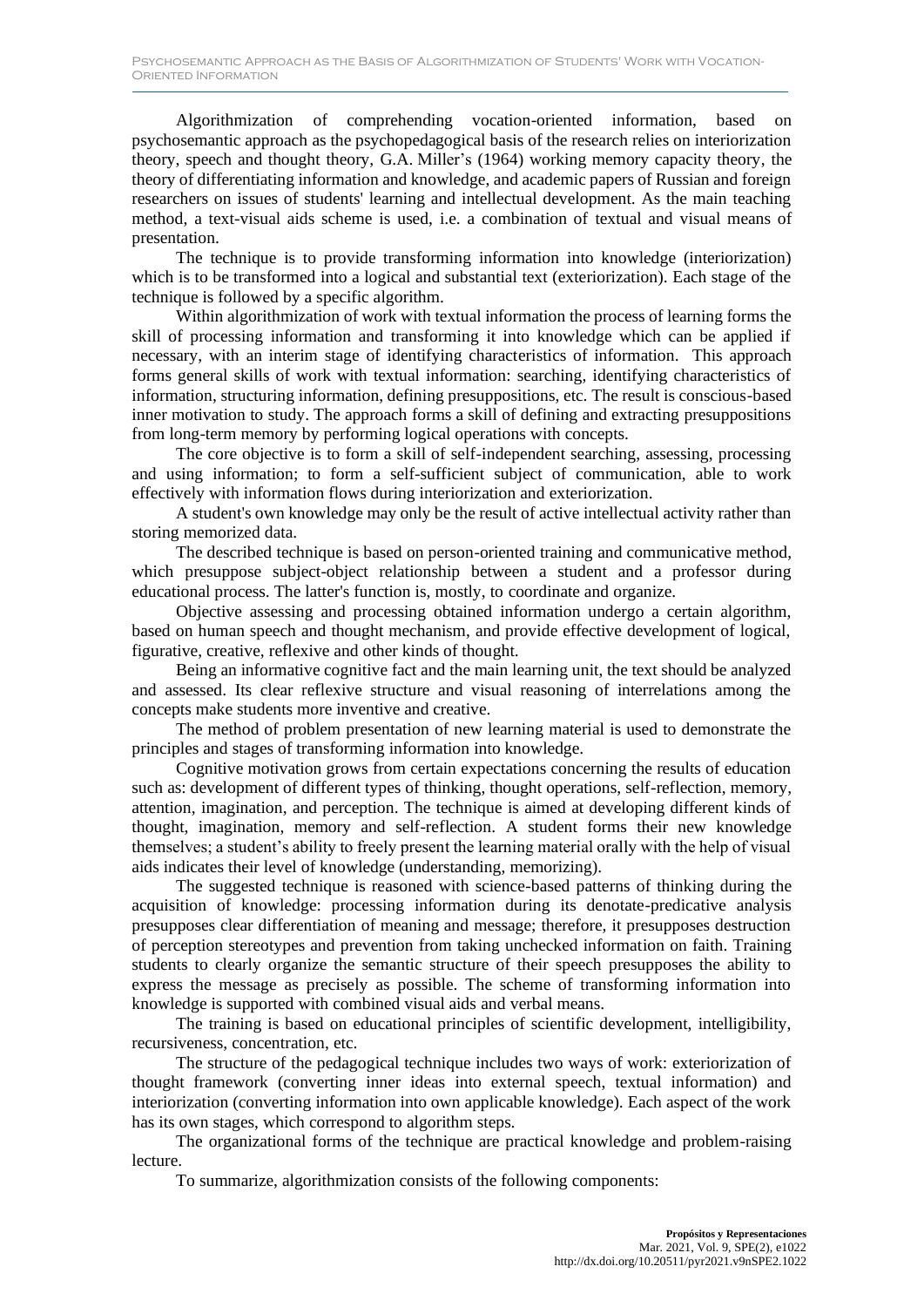1) Motivation and goal. The professor is to:

– use modern educational technologies in their effective combinations determined by specific conditions of education;

– develop students' skills and abilities to work effectively with textual vocation-oriented information;

– form and improve students' skills of performing universal educational tasks in the terms of cognitive and communicative information;

– set the educational goal and identify the stages of achieving;

– create the atmosphere which would help students' form the system of knowledge in the specific field;

– increase students' interest in study and the subject in an entertaining and exciting form.

2) Contents presuppose scientific data of text linguistics, semasiology, psycholinguistics, information theory, which provide students with a comprehensive idea of text processing algorithm and, thus, algorithmization itself.

3). Means textual vocation-oriented information includes a combination of approaches, methods, ways, means, and forms of training.

From the point of psycholinguistic approach we create an algorithm of processing textual information with stages of interiorization and exteriorization, which presupposes using such methodology as text reconstruction, transformation, compression and unfolding.

From the point of text-centric approach the text becomes the main cognitive and communicative unit, being the main educational unit as well; its structure consists of external and internal levels in invariant-variant relations.

In a nutshell, the substantial innovations of our technique are:

– developing and introducing an algorithm of processing textual information created according to speech and thought theory;

– making correlations of linguistic, mental and logical categories;

– organizing the processes of interiorization of information and exteriorization of the enriched message into the text;

– optimizing students' work, thought, memory, attention by means of text and visual aids used simultaneously.

4. Organization.

The forms and methods of organizing students' educational activity presuppose their active role in it. The objective of algorithmization can be achieved only in the conditions of developing education, which includes:

– demonstrating the importance, usefulness and applicability of obtained information, defining the fields where algorithms can be applied, highlighting advantages of an activity optimized with the help of algorithmization;

– helping students to form an integral conceptual framework, identify interrelations among concepts, and to store information successfully in order to transmit it into the long-term memory, as well as to find quick methods of remembering necessary information;

– creating didactic problems by asking problematic questions and demanding creative solutions and answers;

– developing the skill of self-reflection by asking students to find the right algorithm for an interpretative situation. The issues of algorithmization and work optimization make students think of logical, communicative and psychological matters. 5. Reflection and assessment allow evaluating the effectiveness of the technique. Students' self-reflection is formed with self-control and self-esteem algorithm also including students' answers to the following questions and completing the sentences below:

*What am I doing and what for? What should I know to do the task? What situations require the skill and the results of doing similar tasks? How do the results correspond to my expectations before the task has been done? The information may help me… It was interesting for me to learn that…, because… Today I've understood…. And I've also specified…*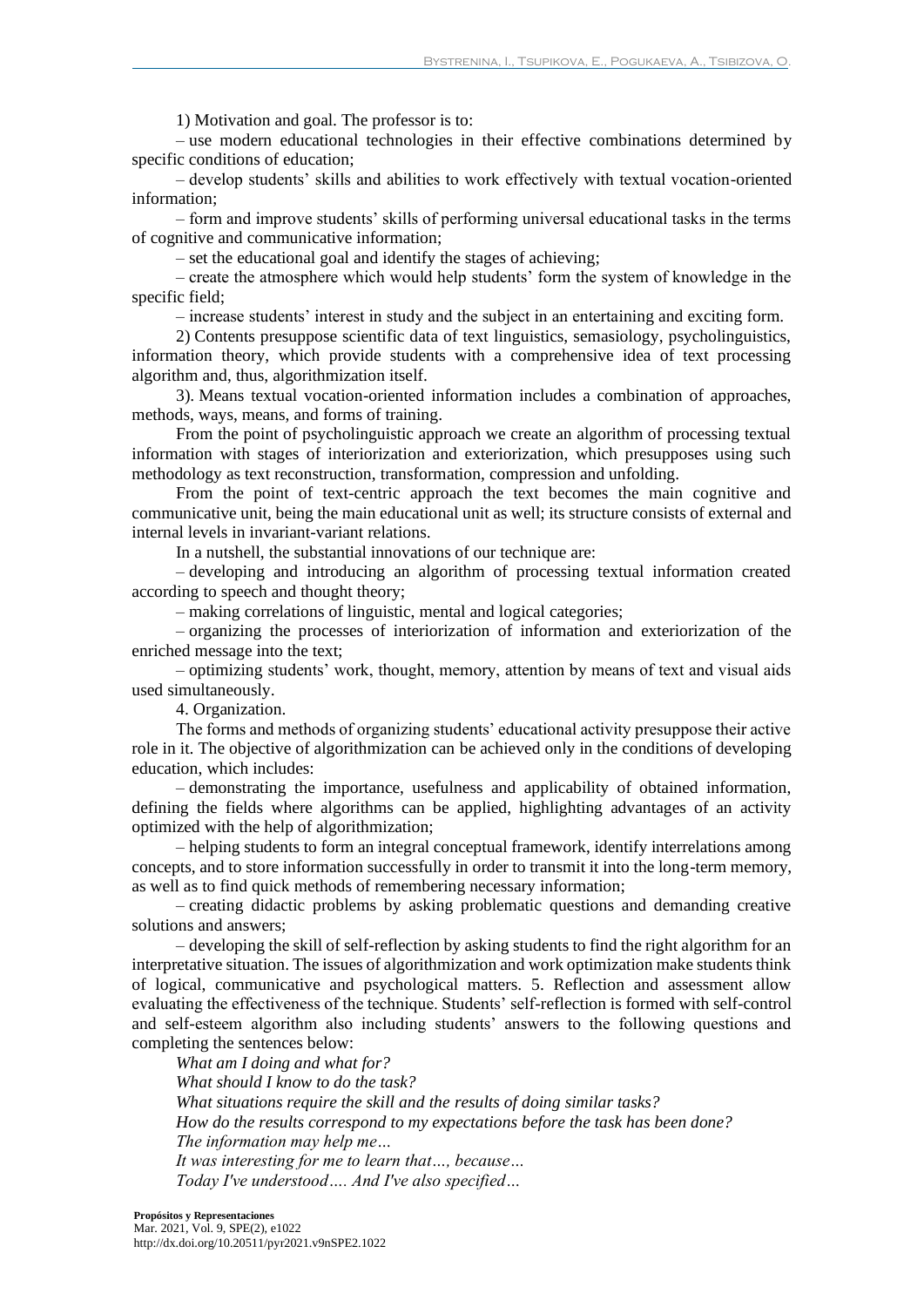### *I've learned...*

## **Conclusion**

To summarize, the article:

– explains and proves the need for algorithmization of work with textual vocation-oriented information with the help of psychosemantic approach which allow to effectively identify and logically express the contents of external speech and thought;

– uses the original methodological concept of text characteristics, considered as the cognitive mechanism of professional communication;

– develops students' thought development concept with regard to structural patterns of speech and thought processes: students' thought development requires algorithm of interiorization and exteriorization through the stage of inner speech, along with algorithm of identifying presuppositions, with the help of mental operations and basic conceptual components of information;

– devises methodology focused on interiorization and exteriorization: creating a new text based on two or more ready texts and metonymic word pairs; synthesis; logical structuring of information; enriching text informativeness; correcting text roughness; analysis; association; text compression; creating and comparing variants of presentation; identifying presuppositions, etc.;

– defines and describes the indicators of students' effective thought development (the ability to make a logical scheme of the text, reconstruct presupposition; to present the text with explanatory notes; to present variants of the text with different level of informational completeness).

#### **Referencias**

Bakhtin, M.M. (1995) Human in the world of speech [Bakhtin M.M. Chelovek v mire slova]. Russian Open University, 139, Moscow, Russia.

Leontyev, A.N. (1999) Activity and Personality. *Personal Psychology*, Vol. 2, Anthology [Leontyev, A.N. Deyatel'nost' i lichnost' // Psikhologiya lichnosti. T.2. Khrestomatiya]. Samara, Russia.

Luria, A.R. (1979) Language and Cognition [Luria, A.R. Yazyk i soznanie], 319, Moscow, Russia.

Miller, G.A. (1964) The Magical Number Seven, Plus or Minus Two. *Psychological Review*, 1956. [Rus.: Miller Dzh. Magicheskoe chislo sem' pl'us ili minus dva. *Engineering psychology*, 192-225, Moscow, Russia.

[Nikitin, P.,](https://www.scopus.com/authid/detail.uri?authorId=57220469405) [Gorokhova, R.,](https://www.scopus.com/authid/detail.uri?authorId=57201383213) [Bazhenov, R.,](https://www.scopus.com/authid/detail.uri?authorId=56285414900) [Bystrenina, I.](https://www.scopus.com/authid/detail.uri?authorId=57207841878) (2020). Applied orientation and interdisciplinary integration as a factor in increasing student learning motivation [*[Nikitin, P.,](https://www.scopus.com/authid/detail.uri?authorId=57220469405) [Gorokhova, R.,](https://www.scopus.com/authid/detail.uri?authorId=57201383213) [Bazhenov, R.,](https://www.scopus.com/authid/detail.uri?authorId=56285414900) [Bystrenina, I.](https://www.scopus.com/authid/detail.uri?authorId=57207841878) (2020) Prikladnaya napravlennost' i mezhdisciplinarnaya integraciya kak faktor povysheniya uchebnoj motivacii studentov*]. *Universal Journal of Educational Research*, 8(10), 4931–4938

[Nikitin, P.V.,](https://www.scopus.com/authid/detail.uri?authorId=57193445599) [Bazhenov, R.,](https://www.scopus.com/authid/detail.uri?authorId=56285414900) [Bystrenina, I.,](https://www.scopus.com/authid/detail.uri?authorId=57207841878) [Zueva, T.,](https://www.scopus.com/authid/detail.uri?authorId=56533833000) [Fominykh, I.](https://www.scopus.com/authid/detail.uri?authorId=57191200263) (2018). Modern approaches to teaching programming [*[Nikitin, P.V.,](https://www.scopus.com/authid/detail.uri?authorId=57193445599) [Bazhenov, R.,](https://www.scopus.com/authid/detail.uri?authorId=56285414900) [Bystrenina, I.,](https://www.scopus.com/authid/detail.uri?authorId=57207841878) [Zueva, T.,](https://www.scopus.com/authid/detail.uri?authorId=56533833000) [Fominykh, I.](https://www.scopus.com/authid/detail.uri?authorId=57191200263) (2018) Sovremennye podhody k obucheniyu programmirovaniyu*]. *Proceedings of the 32nd International Business Information Management Association Conference, IBIMA 2018 - Vision 2020: Sustainable Economic Development and Application of Innovation Management from Regional expansion to Global Growth*, 7832–7836

Petrenko, V.F. (2005) The basics of psychosemantics [Petrenko V.F. Osnovy psikhosemantiki], 4-12, Saint Petersburg, Russia.

Rubinstein, S.L. (2003) The Basics of General Psychology. [Rubinstein, S.L. Osnovy obshchey psikhologii], 713, Saint Petersburg, Russia

Tsupikova, E.V. (2016) Semantic structure of texts in the technique of intensifying students' speech and thought development and optimizing educational process by means